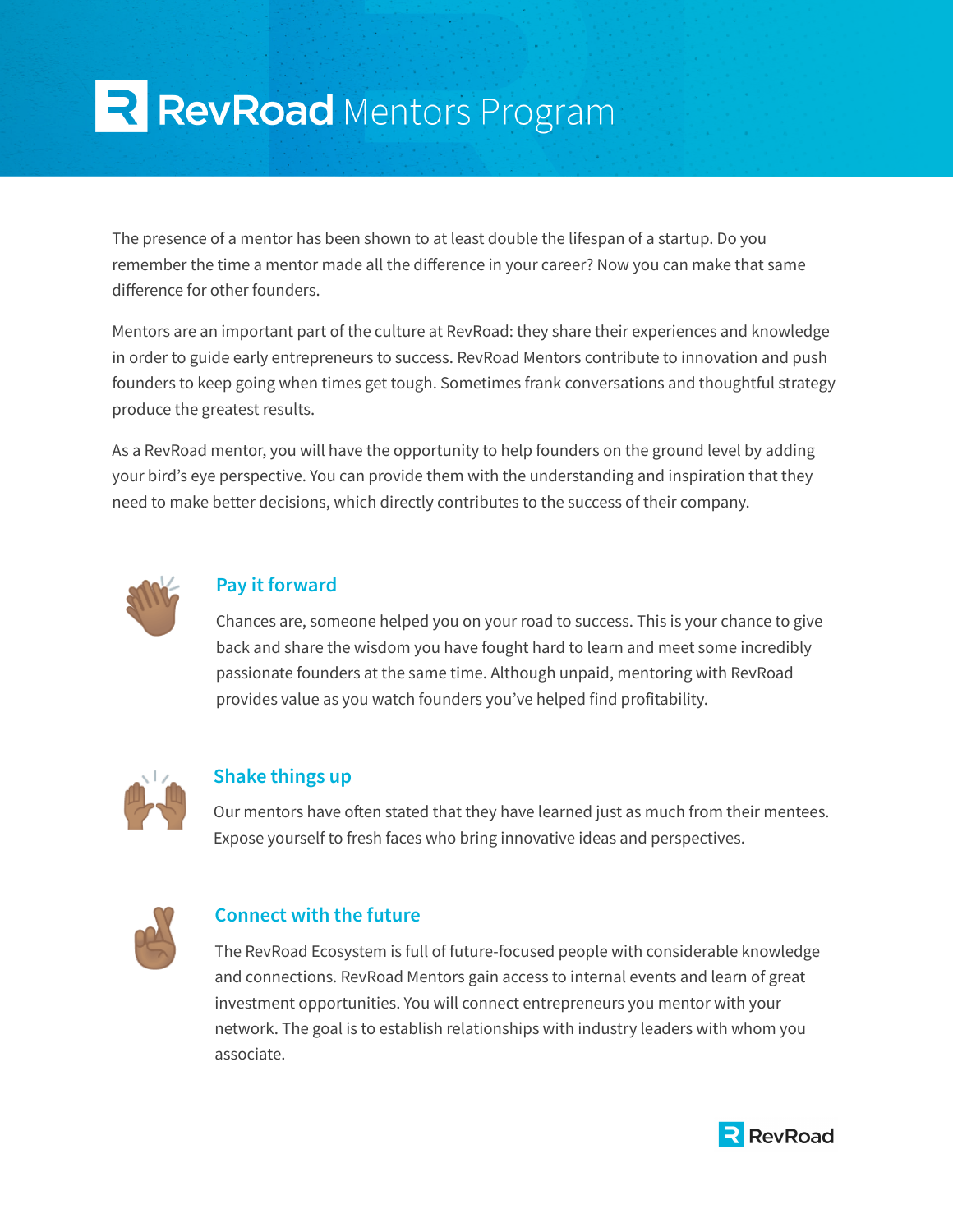# It's easy to get going:

# **1. Express interest**

Interested in becoming a mentor? Fill out a simple form, and you will be contacted shortly! *[revroad.com/become-a-mentor](https://www.revroad.com/become-a-mentor/)*

Fill it out [now](https://www.revroad.com/become-a-mentor/)

## **2. Work out the details**

What are your interests? What industries do you know best? RevRoad pairs mentors and mentees with commonalities to create the best experience for both parties. We will connect you via an introductory meeting to make sure things feel right before you get going.

## **3. Get going**

There is no set program. The mentor relationships that work best typically figure out their own specific cadence that works best. We have noticed greater success in mentoring relationships where significant time (up to 2 hours) is spent on a weekly basis on the phone or in person. At a minimum every week. Mentors that get the most out of the RevRoad experience tend to want to check in on their mentees often because they get along well. That said, we leave it up to you. We ask for an update once a month to understand if there is anything we can do to help.

Mentoring is not just professional advice: it often bleeds into many other aspects of life for each party. Those that do it well consider it a valuable learning experience and walk away with lasting friendships. Who knows? Maybe mentoring will produce the kind of relationship that leads to other profitable ventures. With more than 4 dozen portfolio companies currently, and more joining the RevRoad portfolio each quarter, there has never been a better time to become a RevRoad Mentor.

While you will probably cover many topics in your session, at a minimum, we hope you cover these topics:

- Support for new leaders
- Executive-level support to maximize success
- Priority setting
- Help to identify, manage, and complete activities
- Professional development